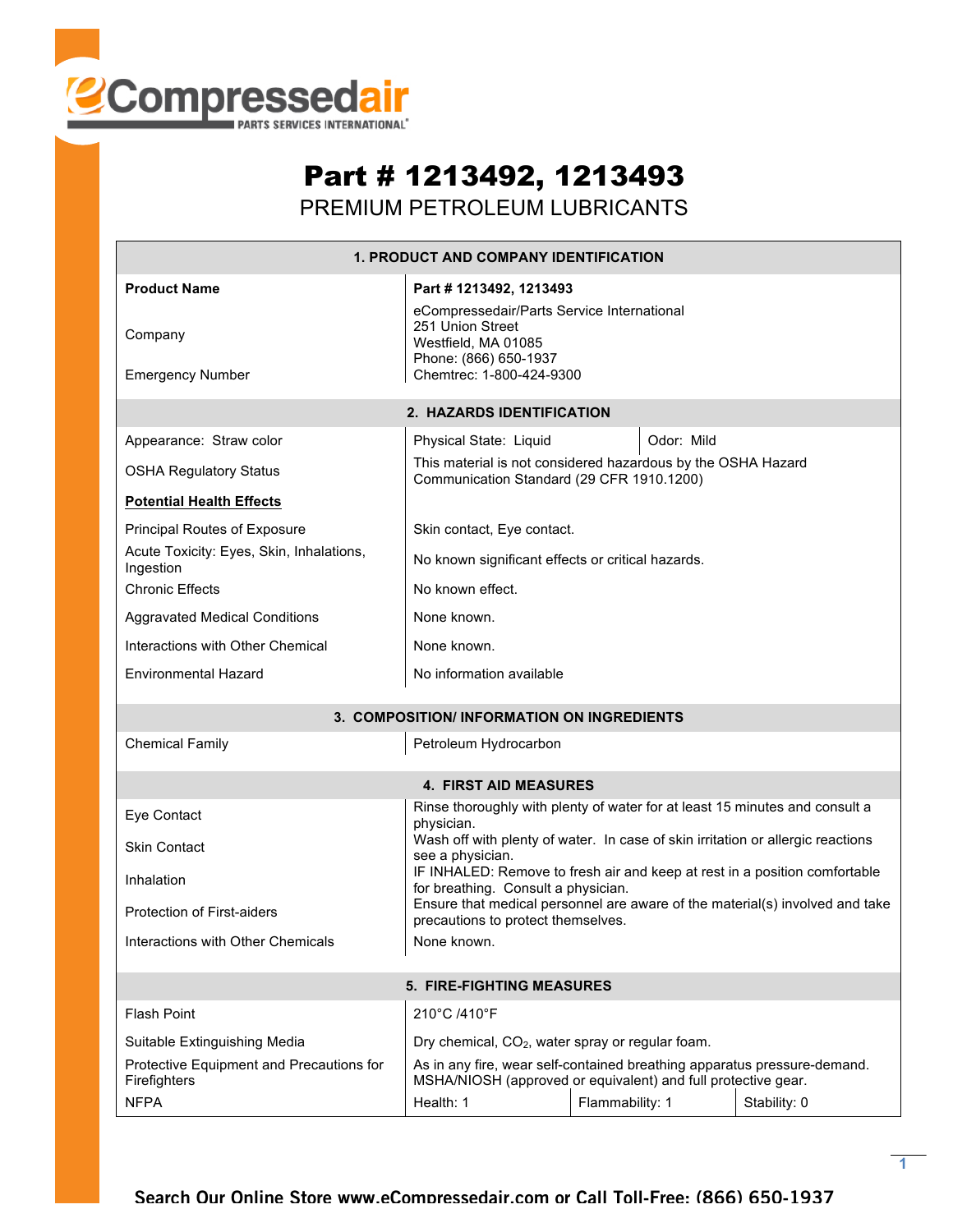

| <b>6. ACCIDENTAL RELEASE MEASURES</b>                                                                                  |                                                                                                                                                                            |                                                                      |                    |                                                                                                         |                                                                    |  |  |  |
|------------------------------------------------------------------------------------------------------------------------|----------------------------------------------------------------------------------------------------------------------------------------------------------------------------|----------------------------------------------------------------------|--------------------|---------------------------------------------------------------------------------------------------------|--------------------------------------------------------------------|--|--|--|
| <b>Personal Precautions</b>                                                                                            |                                                                                                                                                                            | Evacuate personnel to safe areas. Use personal protective equipment. |                    |                                                                                                         |                                                                    |  |  |  |
| <b>Methods for Containment</b>                                                                                         | Dike for disposal and cover with wet sand or earth.                                                                                                                        |                                                                      |                    |                                                                                                         |                                                                    |  |  |  |
| Methods for Clean up                                                                                                   | Prevent product from entering drains. Use a non-combustible material like<br>vermiculite, sand or earth to soak up product and place in a container for later<br>disposal. |                                                                      |                    |                                                                                                         |                                                                    |  |  |  |
| 7. HANDLING AND STORAGE                                                                                                |                                                                                                                                                                            |                                                                      |                    |                                                                                                         |                                                                    |  |  |  |
| Handling                                                                                                               | Handle in accordance with good industrial hygiene and safety practice.                                                                                                     |                                                                      |                    |                                                                                                         |                                                                    |  |  |  |
| Storage                                                                                                                | Keep containers tightly closed in a cool, well-ventilated place.                                                                                                           |                                                                      |                    |                                                                                                         |                                                                    |  |  |  |
| 8. EXPOSURE CONTROLS/PERSONAL PROTECTION                                                                               |                                                                                                                                                                            |                                                                      |                    |                                                                                                         |                                                                    |  |  |  |
| <b>Engineering Measures</b>                                                                                            |                                                                                                                                                                            | None under normal use conditions.                                    |                    |                                                                                                         |                                                                    |  |  |  |
| Personal Protective Equipment                                                                                          |                                                                                                                                                                            |                                                                      |                    | Eye/Face Protection: Safety glasses with side shields<br>Skin and Body: Wear protective gloves/clothing |                                                                    |  |  |  |
| <b>Chemical Name</b>                                                                                                   |                                                                                                                                                                            | <b>ACGIH TLV</b>                                                     |                    | Respiratory: No special protective equipment required.<br><b>OSHA PEL</b>                               | <b>NIOSH IDLH</b>                                                  |  |  |  |
|                                                                                                                        |                                                                                                                                                                            | Mist                                                                 |                    |                                                                                                         | Mist                                                               |  |  |  |
| Petroleum                                                                                                              |                                                                                                                                                                            | STEL: 10 mg/m $3$<br>TLV: 5 mg/m <sup>3</sup> 8hr                    |                    | TWA: 5 mg/m <sup>3</sup> 8 hr                                                                           | STEL: 10 mg/m <sup>3</sup> 15 min<br>TWA: 5 mg/m <sup>3</sup> 10 h |  |  |  |
| 9. PHYSICAL AND CHEMICAL PROPERTIES                                                                                    |                                                                                                                                                                            |                                                                      |                    |                                                                                                         |                                                                    |  |  |  |
| Appearance                                                                                                             | Straw color                                                                                                                                                                |                                                                      | Odor               |                                                                                                         | Mild                                                               |  |  |  |
| <b>Physical State</b>                                                                                                  | Liquid                                                                                                                                                                     |                                                                      | <b>Flash Point</b> |                                                                                                         | 210°C /410°F                                                       |  |  |  |
| <b>Specific Gravity</b>                                                                                                | 0.87                                                                                                                                                                       |                                                                      |                    | Weight per Gallon                                                                                       | $7.25 - 7.42$                                                      |  |  |  |
| Viscosity $@$ 40 $°C$                                                                                                  | 45 cSt                                                                                                                                                                     |                                                                      |                    |                                                                                                         |                                                                    |  |  |  |
| <b>10. STABILITY AND REACTIVITY</b>                                                                                    |                                                                                                                                                                            |                                                                      |                    |                                                                                                         |                                                                    |  |  |  |
| Stability                                                                                                              |                                                                                                                                                                            | Stable under normal conditions.                                      |                    |                                                                                                         |                                                                    |  |  |  |
| Incompatible Products                                                                                                  |                                                                                                                                                                            | Incompatible with oxidizing agents.                                  |                    |                                                                                                         |                                                                    |  |  |  |
| Conditions to avoid                                                                                                    |                                                                                                                                                                            | None Known.                                                          |                    |                                                                                                         |                                                                    |  |  |  |
| Hazardous Decomposition Products                                                                                       |                                                                                                                                                                            | None under normal use.                                               |                    |                                                                                                         |                                                                    |  |  |  |
| <b>Hazardous Reactions</b>                                                                                             |                                                                                                                                                                            | None under normal use.                                               |                    |                                                                                                         |                                                                    |  |  |  |
| Hazardous Polymerization                                                                                               |                                                                                                                                                                            | Hazardous polymerization does not occur.                             |                    |                                                                                                         |                                                                    |  |  |  |
|                                                                                                                        |                                                                                                                                                                            |                                                                      |                    |                                                                                                         |                                                                    |  |  |  |
| <b>11. TOXICOLOGICAL INFORMATION</b><br>Product is safe for intended use based on the formulation, testing results and |                                                                                                                                                                            |                                                                      |                    |                                                                                                         |                                                                    |  |  |  |
| <b>Acute Toxicity</b>                                                                                                  | the long history of safe consumer use.<br>No known effect/ No information available for mutagenicity and                                                                   |                                                                      |                    |                                                                                                         |                                                                    |  |  |  |
| Carcinogenicity                                                                                                        | carcinogenicity potential                                                                                                                                                  |                                                                      |                    |                                                                                                         |                                                                    |  |  |  |
| <b>Endocrine Disruptor</b>                                                                                             | Not available                                                                                                                                                              |                                                                      |                    |                                                                                                         |                                                                    |  |  |  |
| <b>Chemical Name</b><br>None                                                                                           | LD50 Oral                                                                                                                                                                  |                                                                      | <b>LD50 Dermal</b> | <b>LC50 Inhalation</b>                                                                                  |                                                                    |  |  |  |